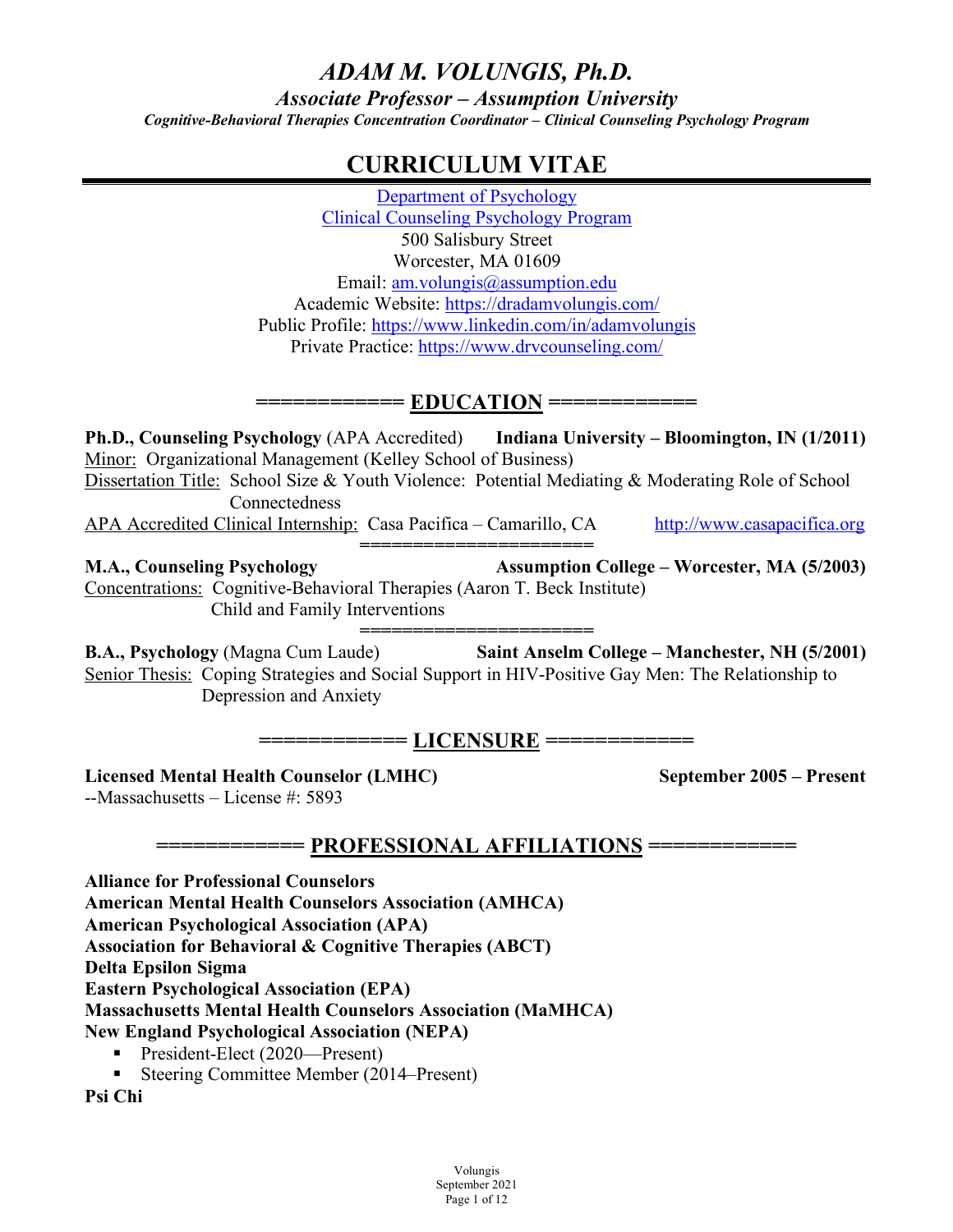**============ HONORS/AWARDS ============**

| Michael O'Shea Presidential Award for Excellence in Teaching                                          | September 2019           |
|-------------------------------------------------------------------------------------------------------|--------------------------|
| <b>Assumption University</b><br>ш<br>Rev. Joseph Pelletier, A. A. '32 Memorial Award                  | April 2019               |
| Assumption University – Nominated and awarded for "outstanding service to the athletic<br>department" |                          |
| <b>Faculty Development Grant (Research)</b>                                                           | 2016, 2018, 2020         |
| <b>Assumption University</b>                                                                          |                          |
| Paul F. Munger Award                                                                                  | <b>Spring 2009</b>       |
| Indiana University – Nominated and awarded by faculty for demonstrating "high promise in the          |                          |
| areas of clinical practice, research, teaching, and community-building"                               |                          |
| <b>APAGS' Outstanding Professional Development Program Award</b>                                      | September 2008           |
| American Psychological Association                                                                    |                          |
| Department of Counseling Psychology Research Fellowship Award                                         | Spring 2008              |
| Indiana University – Awarded by faculty in support of "outstanding student research"<br>п             |                          |
| <b>Trentham Conference Travel Award (for APA)</b>                                                     | <b>Summer 2007, 2008</b> |
| Indiana University<br>п,                                                                              |                          |
| <b>Graduate Fellow</b>                                                                                | May $2001 -$ May 2003    |
| <b>Assumption College</b>                                                                             |                          |
| <b>Dean's List of Scholars</b>                                                                        | 1997-2001                |
| Saint Anselm College<br>п,                                                                            |                          |
| <b>Presidential Scholarship Award</b>                                                                 | 1997-2001                |
| Saint Anselm College<br>٠                                                                             |                          |
|                                                                                                       |                          |

#### **ASSUMPTION UNIVERSITY (Worcester, MA)** – Department of Psychology

# **Visiting Assistant Professor Fall 2011 – Summer 2015**

**Assistant Professor Fall 2015 – Present** Adjunct Professor Spring 2011

#### **Graduate Courses**

- Professional Integrative Seminar (790)
- Systems Interventions with Children (720)
- Cognitive-Behavioral Interventions with Children (712)
- Cognitive Assessment and Psychotherapy (708)
- Group Approaches to Counseling (705)
- Research Seminar (650)
- Issues in Professional Practice (627)
- Psychological Measurement (504)
- Psychology of Personality (501)

#### **Undergraduate Courses**

- Psychology of Women (217)
- Psychology of Personality (140)
- Abnormal Psychology (116)
- General Psychology (101)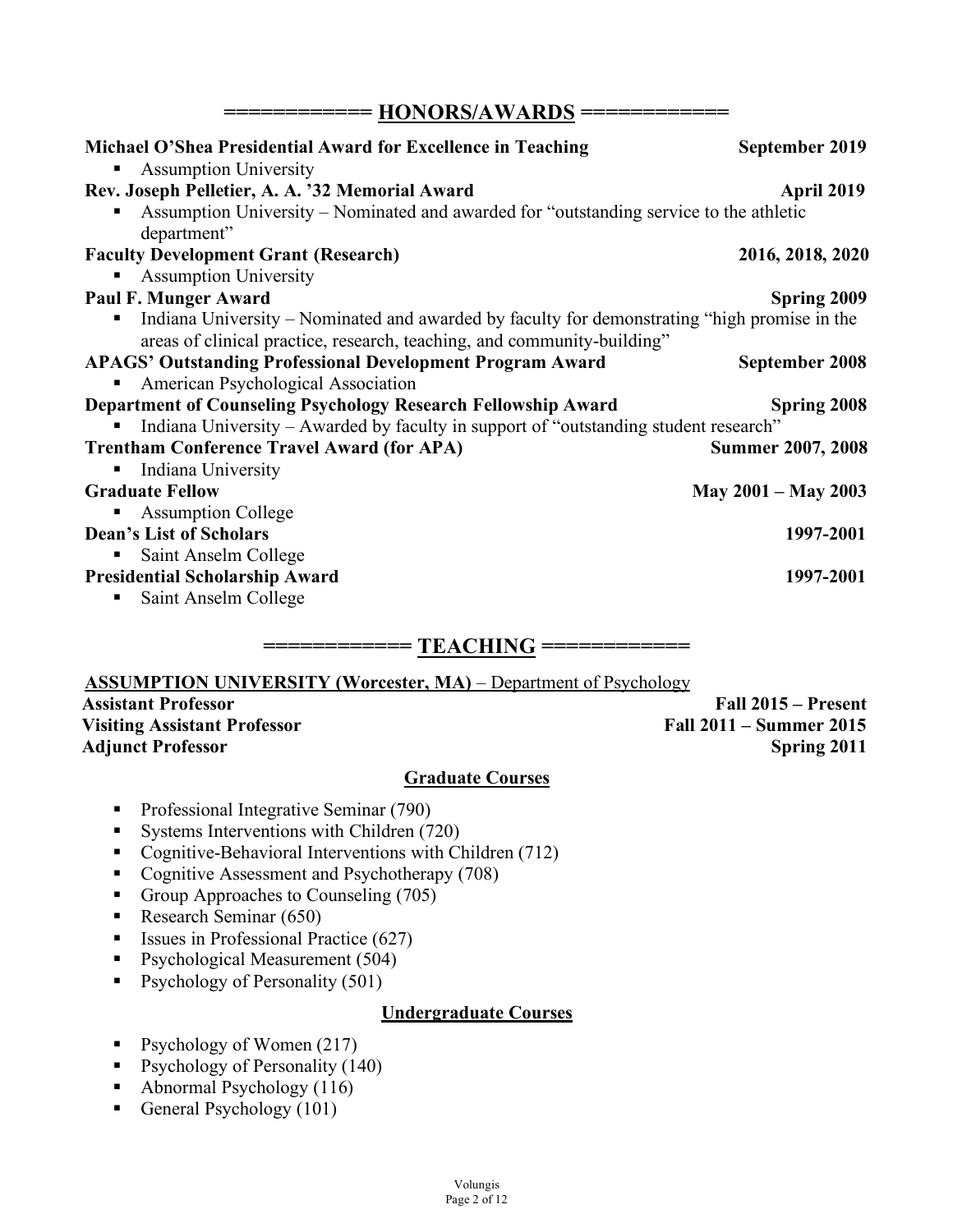## **IVY TECH COMMUNITY COLLEGE OF INDIANA (Bloomington, IN)** – Department of Psychology **Adjunct Faculty Fall 2007 – Fall 2009**

### Courses Taught

- Abnormal Psychology
- Introduction to Psychology

### **INDIANA UNIVERSITY (Bloomington, IN)** – Department of Counseling & Educational Psychology **Associate Instructor Fall 2005 – Spring 2009**

#### Courses Taught

- § Individual Appraisal: Principles and Procedures (Graduate Master's and Doctoral)
- Communication in the Classroom (Undergraduate)

Guest Lecturer (Graduate)

- Doctoral Practicum
- Psychoeducational Consultation
- Counseling Lab

## **============ ONGOING RESEARCH PROJECTS ============**

#### **School Climate and Student Mental Health**

■ Collaborating with a local regional high school in developing an implementation plan focusing on improving responsiveness to student mental health (e.g., suicide prevention, social media awareness)

## **Organizational Trauma-Informed Competency**

§ Collaborating with a local mental health agency in developing an implementation plan focusing on measuring organizational climate of trauma-informed care through direct-care staff

#### **Smartphone Dependency, Social-Emotional Well-Being, and Personality**

- Collaboration with Maria Kalpidou, Ph.D.
- Study examining the relationship between smartphone dependency, social-emotional well-being (e.g., sleep quality, loneliness, interpersonal relationships satisfaction, social/work/school adjustment, psychological distress), and personality traits in university

### **Adverse Childhood Experiences and Well-Being**

- Collaboration with Maria Kalpidou, Ph.D.
- Study examining the relationship between adverse childhood experiences (ACEs), coping strategies, and executive functioning of college students as well as their connections to wellbeing as indexed by college adjustment and perceived psychological and physical health

### **Youth Internalizing/Externalizing Disorders**

- Collaboration with Len Doerfler, Ph.D. & Daniel Connor, M.D.
- Examples of active studies: (a) examining the irritable dimension within oppositonality as a predictor of depression, (b) evaluating the clinical utility of the ADHD rating scale, (c) relationship between depression and aggression in youth who are diagnosed with ADHD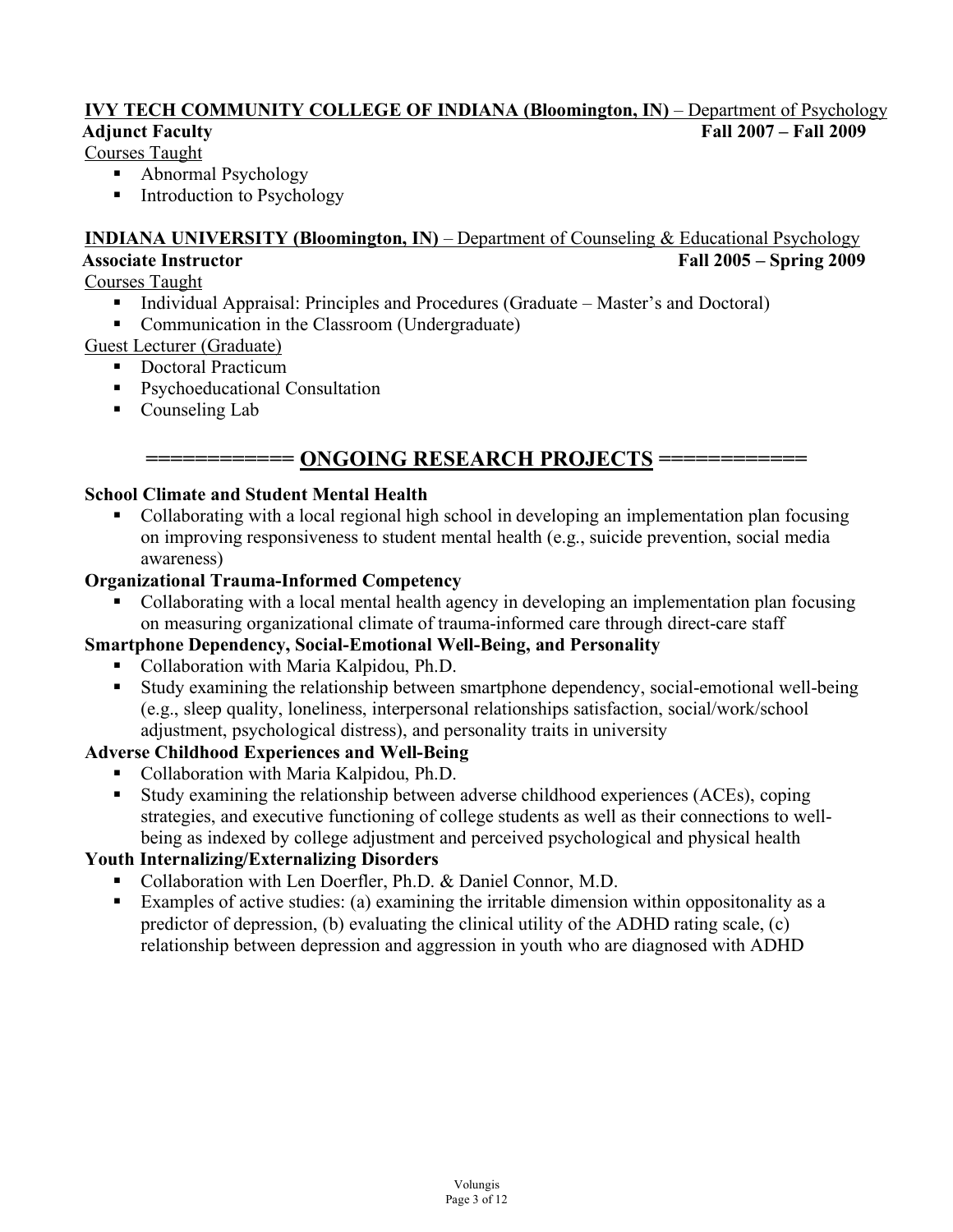## **============ MANUSCRIPTS IN PREPARATION ============**

**Volungis, A. M.** (2021). *Fear of missing out, smartphone use, mental health, and cognitive coping of college students.* [Manuscript in Preparation]

**============ BOOKS ============**

- **Volungis, A. M.** (2021). *Becoming a clinical mental health counselor: A guide to career development and professional identity.* Rowman & Littlefield. https://rowman.com/ISBN/9781538121160/
- **Volungis, A. M.** (2018). *Cognitive-behavioral therapy: Theory into practice.* Rowman & Littlefield. https://rowman.com/ISBN/9781442274105/
- **Volungis, A. M.** & Whiston, S. C. (2009). *Instructor's manual for principles and applications of assessment in counseling* (3rd ed.). Brooks/Cole.

## **============ PEER-REVIEWED JOURNAL ARTICLES ============**

#### *\*Student*

- Kalpidou, M., **Volungis, A. M.,** & \*Bates, C. (2021). Mediators between adversity and well-being of college students. *Journal of Adult Development.* Advance online publication. https://doi.org/10.1007/s10804-021-09372-6
- Hitlan, R., McCutcheon, L. E., **Volungis, A. M.,** Joshi, A., Clark, C. B., & Pena, M. (2021). Social desirability and the Celebrity Attitude Scale. *North American Journal of Psychology, 23,* 105- 113. https://www.semanticscholar.org/paper/c6dbd6aab8bd575473bd48f7250d363c1d280273
- Doerfler, L. A., **Volungis, A. M.,** & Connor, D. F. (2020). Co-occurrence and differentiation of oppositional defiant and mood disorders among children and adolescents. *Journal of Child and Family Studies, 29,* 2568-2579*.* https://doi.org/10.1007/s10826-020-01756-8
- **Volungis, A. M.** (2020). The Signs of Suicide (SOS) prevention program pilot study: High school implementation recommendations. *North American Journal of Psychology, 22,* 455-468. https://www.semanticscholar.org/paper/8c59fa0d1ea2726103f4d642e74914003f87cc48
- **Volungis, A. M.,** Kalpidou, M., \*Popores, C., & \*Joyce. M. (2020). Smartphone addiction and its relationship with indices of social-emotional distress and personality. *International Journal of Mental Health and Addiction, 18,* 1209-1225. https://doi.org/10.1007/s11469-019-00119-9
- Volungis, A. M. & \*Goodman, K. (2017). School violence prevention: Teachers establishing relationships with students using counseling strategies. *Sage Open, 7*(1), 1-11. https://doi.org/10.1177/2158244017700460
- **Volungis, A. M.** (2016). School size and youth violence: The mediating role of school connectedness. *North American Journal of Psychology, 18,* 123-146. https://www.semanticscholar.org/paper/df2bf768a5afd5f5795cbd531964e2caae026292?p2df
- Daniels, J. A., **Volungis, A. M.,** Pshenishny, E., Ghandi, P., Winkler, A., Bradley, M. C., & Cramer, D. P. (2010). A qualitative investigation of averted school rampages. *The Counseling Psychologist, 38,* 69-95. https://doi.org/10.1177/0011000009344774
- **Volungis, A. M.** (2008). Preventing school violence through establishing school connectedness. *Prevention in Counseling Psychology: Theory, Research, Practice and Training, 2,* 17-21.
- Doerfler, L. A., Connor, D. F., **Volungis, A. M.,** & Toscano, P. F. (2007). Panic disorder in clinically referred children and adolescents. *Child Psychiatry and Human Development, 38,* 57-71. https://doi.org/10.1007/s10578-006-0042-5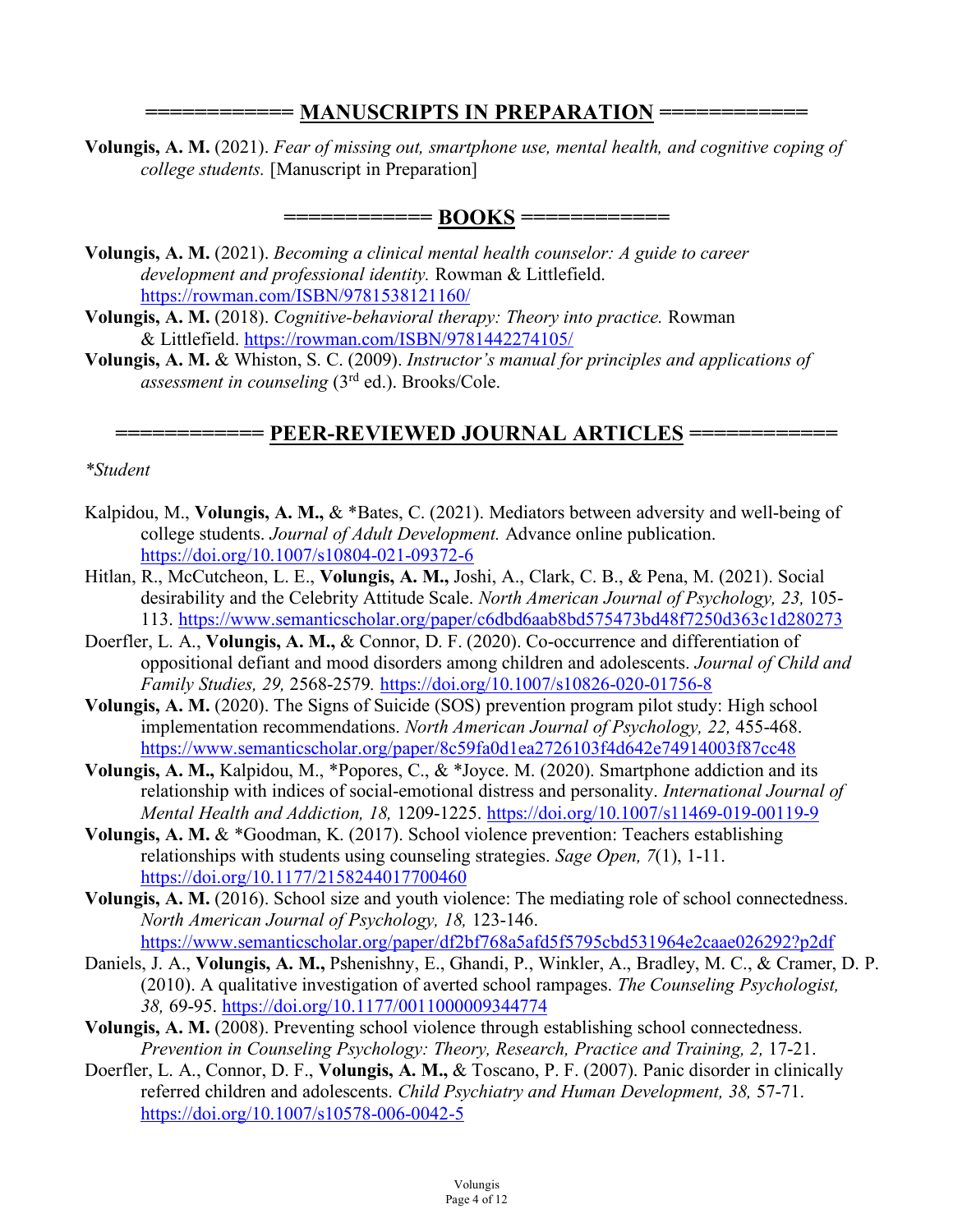Connor, D. F., Doerfler, L. A., Toscano, P. F., **Volungis, A. M.,** & Steingard, R. J. (2004). Characteristics of children and adolescents admitted to a residential treatment center. *Journal of Child and Family Studies, 13,* 497-510. https://doi.org/10.1023/B:JCFS.0000044730.66750.57

Connor, D. F., Doerfler, L., **Volungis, A. M.,** & Melloni, R. H. (2003). Aggressive behavior in abused children. *Annals of the New York Academy of Sciences, 1008,* 79-90. https://doi.org/10.1196/annals.1301.009

### $=$  CONFERENCE PRESENTATIONS =

#### *\*Student*

- \*Doherty, J., & **Volungis, A. M.** (2020, October). *College as a pressure cooker: Relationships between pressure to succeed, mental health, and coping style.* Poster presented at the 60<sup>th</sup> annual conference of the New England Psychological Association [Remote].
- **Volungis, A. M.,** \*Nikolopoulos, J., \*Mastrocola, A., & \*Doherty, J. (2020, March). *Social media awareness in adolescents: Implementation of a high school-based psychoeducation program.* Poster presented at the 91<sup>st</sup> annual conference of the Eastern Psychological Association [Remote].
- **Volungis, A. M.,** Green, C., & \*Nikolopoulos, J. (2019, November). *Trauma-informed care scale: Preliminary factor structure.* Poster presented at the 59<sup>th</sup> annual conference of the New England Psychological Association, Manchester, NH.
- **Volungis, A. M.** & \*DiDonna, S. (2019, March). *The Signs of Suicide (SOS) prevention program: High school implementation recommendations*. Paper presented at the 90<sup>th</sup> annual conference of the Eastern Psychological Association, New York, NY.
- \*Orlandi, A. P., Piwko, P. M., & **Volungis, A. M.** (2018, November). *Toward the quantification*  and optimization of impact of museum exhibits on mental health. Poster presented at the 58<sup>th</sup> annual conference of the New England Psychological Association, Worcester, MA.
- **Volungis, A. M., \***Morse, E., \*Fox, L., & Doerfler, L. (2018, March). *High school suicide prevention: Follow-up to a psychoeducation program pilot study.* Poster presented at the 89<sup>th</sup> annual conference of the Eastern Psychological Association, Philadelphia, PA.
- **Volungis, A. M.,** Green, C., Amir, M., Manzi, S., \*Knight, B., \*Joyce, M., & \*Popores, C. (2017, October). *Trauma-informed care scale development*. Poster presented at the 57<sup>th</sup> annual conference of the New England Psychological Association, Newton, MA.
- Kalpidou, M., **Volungis, A. M.,** \*Bates, C., \*Mamott, E., & \*Spillman, C. (2017, May). *Childhood adversity, coping, and adjustment in college.* Poster presented at the 29<sup>th</sup> annual conference of the Association for Psychological Science, Boston, MA.
- **Volungis, A. M.**, Kalpidou, M., \*Popores, C., & \*Joyce, M. (2017, March). *College student smartphone dependency: Relationships between social-emotional well-being and personality.* Paper presented at the 88th annual conference of the Eastern Psychological Association, Boston, MA.
- **Volungis, A. M.**, \*Knight, B., \*Joyce, M., & \*Popores, C. (2017, March). *Suicide prevention in adolescents: Implementation of a high school-based psychoeducation program.* Poster presented at the 88th annual conference of the Eastern Psychological Association, Boston, MA.
- **Volungis, A. M.**, Geertsma, J., Remen, A., & Doerfler, L. A. (2016, October). *Clinical characteristics of individuals who enter a community-based DBT program.* Poster presented at the 50<sup>th</sup> annual conference of the Association for Behavioral and Cognitive Therapies, New York, NY.
- **Volungis, A. M.**, \*Knight, B., \*Popores, C., & \*Joyce, M. (2016, October). *Creating a comprehensive website for CBT resources: What's working, what isn't… and looking for feedback.* Paper presented for the Technology and Behavior Change Special Interest Group at the 50<sup>th</sup> annual conference of the Association for Behavioral and Cognitive Therapies, New York, NY.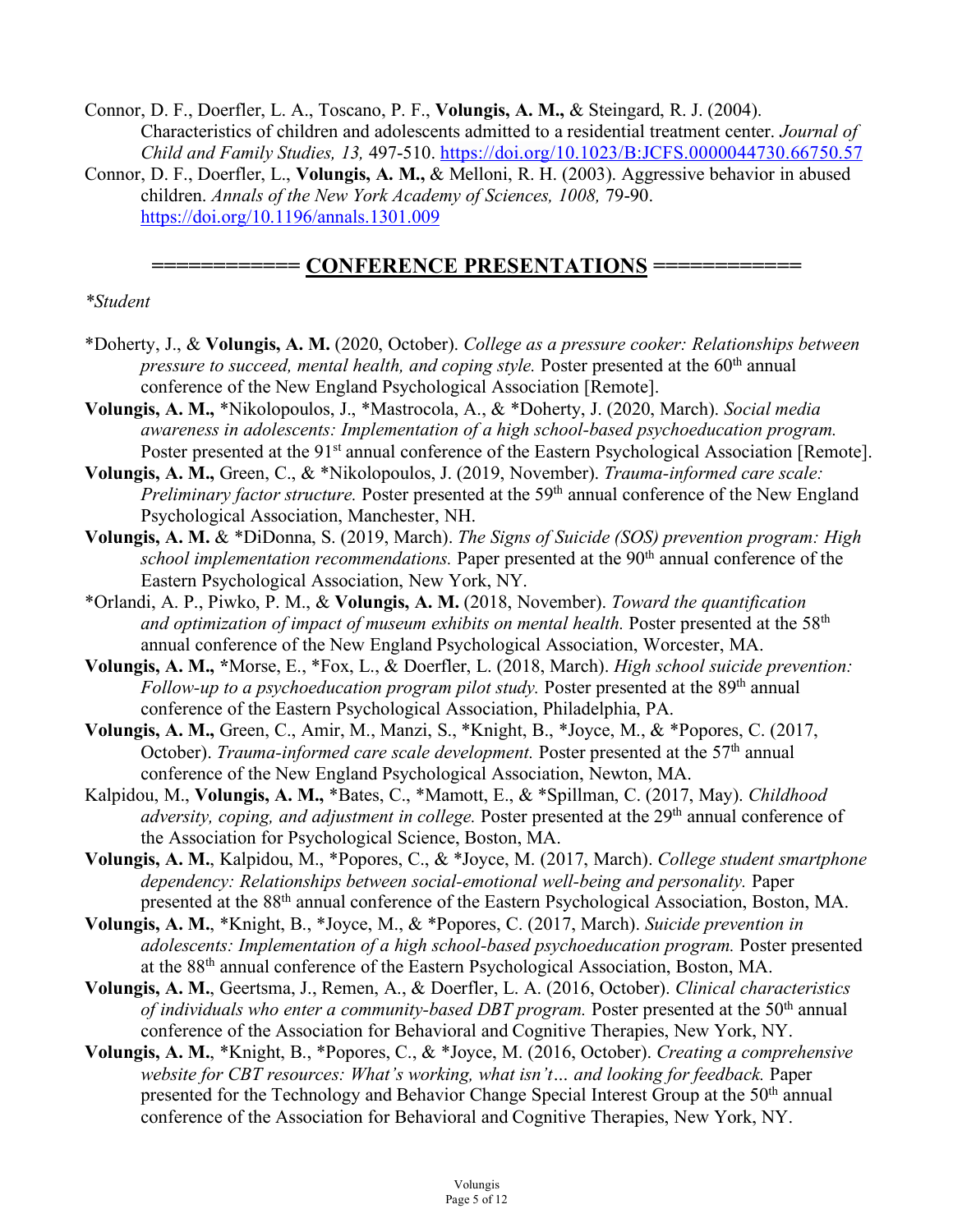- **Volungis, A. M.**, Kalpidou, M., \*Joyce, M., \*Popores-LaFleur, C., & \*Raziuddin, A. (2016, October). *College smartphone dependency, mental health, and personality.* Paper presented at the 56<sup>th</sup> annual conference of the New England Psychological Association, Worcester, MA.
- Kalpidou, M., **Volungis, A. M.,** \*Bates, C., & \*Mamott, E. (2016, August). *Childhood adversity and college adjustment.* Poster presented at the 124<sup>th</sup> annual conference of the American Psychological Association, Denver, CO.
- **Volungis, A. M.**, Kalpidou, M., \*Popores-LaFleur, C., \*Raziuddin, A., \*Joyce, M., & \*Avolese, P. (2016, August). *Childhood adversity and college mental health moderated by coping style.* Poster presented at the 124th annual conference of the American Psychological Association, Denver, CO.
- Doerfler, L. A., Danforth, J. S., Connor, D. F., & **Volungis. A. M.** (2015, November). *Is depression associated with higher levels of aggression in youth who are diagnosed with ADHD?* Poster presented at the 49th annual conference of the Association for Behavioral and Cognitive Therapies, Chicago, IL.
- **Volungis, A. M.**, \*Popores, C., \*Raziuddin, A., & \*Avolese, P. (2015, October). *Enhancing cognitive behavioral therapy with technology.* Poster presented at the 55<sup>th</sup> annual conference of the New England Psychological Association, Fitchburg, MA.
- **Volungis, A. M.,** Doerfler, L. A., & Connor, D. F. (2014, November). *Absence of the irritable dimension within oppositionality as a predictor of depression in a clinic sample of youths.* Poster presented at the 48<sup>th</sup> annual conference of the Association for Behavioral and Cognitive Therapies, Philadelphia, PA.
- Doerfler, L. A., **Volungis, A. M.,** & Connor, D. F. (2014, November). *Evaluating the clinical utility of the ADHD rating scale in a clinic population.* Poster presented at the 48<sup>th</sup> annual conference of the Association for Behavioral and Cognitive Therapies, Philadelphia, PA.
- **Volungis, A. M.,** \*Liu, S., \*Whittle, D., \*Henriquez, S., & \*Schmidt, K. (2014, March). *Hovering or grounded?: Exploring helicopter parenting as a valid construct.* Paper presented at the 85th annual conference of the Eastern Psychological Association, Boston, MA.
- \*McGrath, M. A., \*Liu, S., \*Whittle, D. S., & **Volungis, A. M.** (2013, October). *Suicide and the media: A literature review and considerations for the media promoting mental health.* Paper presented at the 53rd annual conference of the New England Psychological Association, Bridgeport, CT.
- **Volungis, A. M.,** \*McGrath, M. A., \*Truong, D. T., \*Liu, S., \*Schmidt, K., & \*Garry A. (2013, October). *Not all treatments are equal: Re-conceptualizing treatments that cause harm.* Paper presented at the 53rd annual conference of the New England Psychological Association, Bridgeport, CT.
- **Volungis, A. M.,** \*Truong, D. T., \*Angelone, J., \*Liu, S., & \*Whittle, D. S. (2013, July). *Media's role in promoting school violence: A proposed social-cultural learning model.* Poster presented at the 121st annual conference of the American Psychological Association, Honolulu, HI.
- **Volungis, A. M.,** \*Truong, D. T., & \*Whittle, D. S., & \*Liu, S. (2013, July). *School administration's role in preventing school violence: Strategies for promoting school connectedness.* Poster presented at the 121st annual conference of the American Psychological Association, Honolulu, HI.
- **Volungis, A. M.** (Chair), & Finn, P. (Discussant). (2013, March). *Making research even more exciting! Effective use of technology for research teams.* Symposium conducted at the 84<sup>th</sup> annual conference of the Eastern Psychological Association, New York, NY.
- **Volungis, A. M.,** \*Truong, D. T., \*Angelone, J., \*Liu, S., & \*Whittle, D. S. (2013, March). *School violence in the media: A proposed social-cultural learning model.* Poster presented at the 84<sup>th</sup> annual conference of the Eastern Psychological Association, New York, NY.
- **Volungis, A. M.** (2012, November). *Youth violence prevention: Teachers fostering school connectedness through basic cognitive-behavioral techniques.* Poster presented at the 46<sup>th</sup> annual conference of the Association for Behavioral and Cognitive Therapies, National Harbor, MD.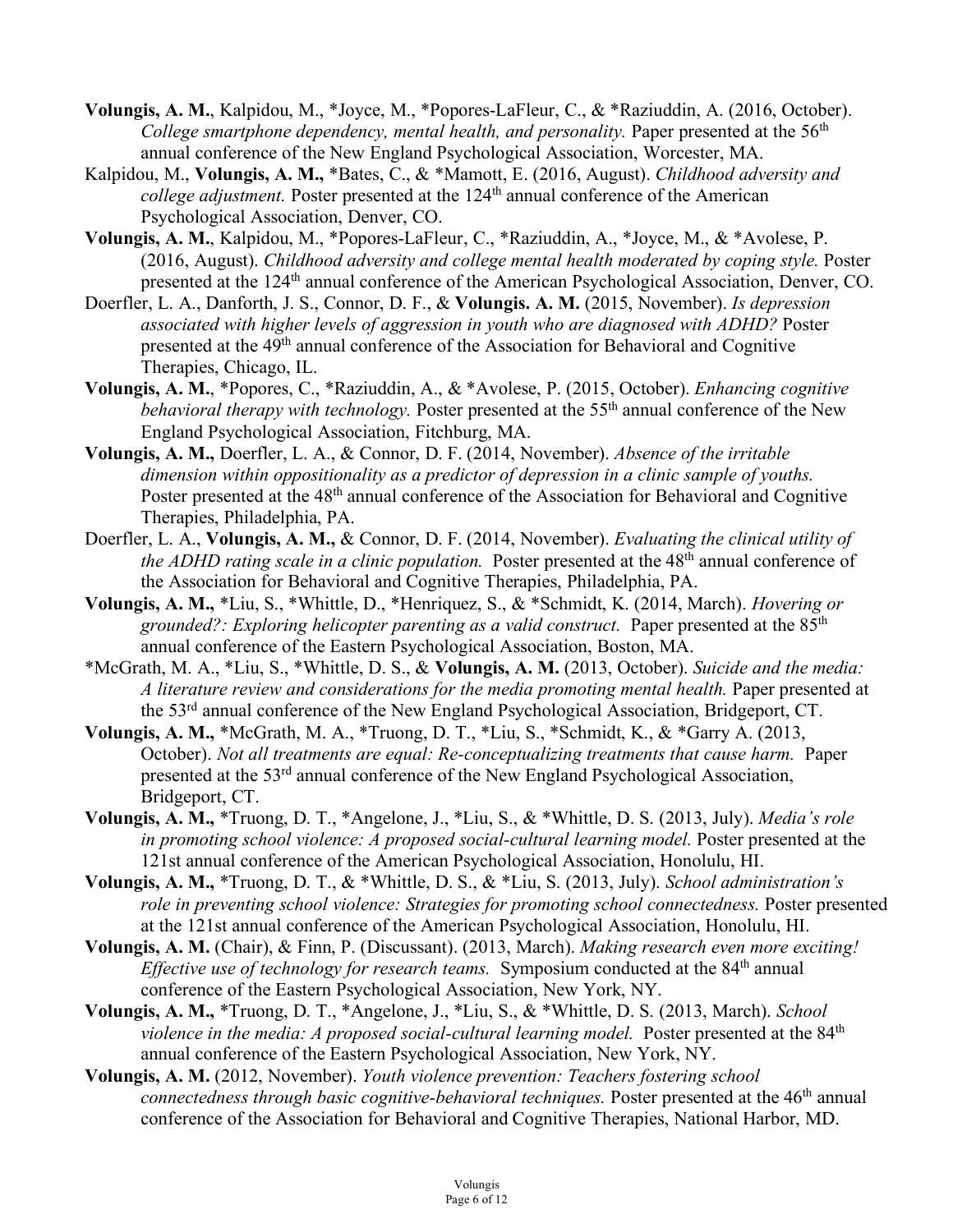- **Volungis, A. M.,** Doerfler, L. A., Toscano, P. F., & Connor, D. F. (2012, November). *The absence of gender differences in co-occurring internalizing and externalizing disorders in youth.* Poster presented at the 46<sup>th</sup> annual conference of the Association for Behavioral and Cognitive Therapies, National Harbor, MD.
- \*McGrath, M. A., & **Volungis, A. M.** (2012, October). What should bullying prevention/intervention programs address? In P. Toscano & L. Doerfler (co-Chairs), *Collaboration among schools, community agencies, and academic institutions to address bullying in the public schools.* Symposium conducted at the 52<sup>nd</sup> annual conference of the New England Psychological Association, Worcester, MA.
- **Volungis, A. M.,** & \*Angelone, J. (2012, October). Issues involved with implementing a bullying intervention. In P. Toscano & L. Doerfler (co-Chairs), *Collaboration among schools, community agencies, and academic institutions to address bullying in the public schools.* Symposium conducted at the 52nd annual conference of the New England Psychological Association, Worcester, MA.
- **Volungis, A. M.,** \*McGrath, M. A., \*Truong, D. T., & Connor, D. F. (2012, October). *Absence of gender differences in co-occurring internalizing and externalizing disorders in youth: A network conceptualization*. Paper presented at 52<sup>nd</sup> annual conference of the New England Psychological Association, Worcester, MA.
- **Volungis, A. M.,** \*Truong, D. T., & \*Whittle, D. S. (2012, October). *School violence prevention: The role of school administration in fostering school connectedness.* Paper presented at the 52<sup>nd</sup> annual conference of the New England Psychological Association, Worcester, MA.
- Daniels, J. A., Vecchi, G., **Volungis, A. M.,** & Kinnucan, L. (2012, September). *Breaking the code of silence: Strategies for combating school shootings and bullying.* Paper and workshop presented at the 12th annual conference of the Association for Conflict Resolution, New Orleans, LA.
- **Volungis, A. M.** (2012, August). *School size and youth violence: Potential mediating and moderating role of school connectedness.* Poster presented at the 120<sup>th</sup> annual conference of the American Psychological Association, Orlando, FL.
- **Volungis, A. M.,** & \*Howe, K. (2012, March). *School violence prevention: Teachers establishing relationships with students using counseling strategies.* Paper presented at the 83<sup>rd</sup> annual conference of the Eastern Psychological Association, Pittsburgh, PA.
- **Volungis, A. M.** (2008, August). *Implementing empirically supported treatments: Keys to promoting*   $success.$  Paper presented at the  $116<sup>th</sup>$  annual conference of the American Psychological Association, Boston, MA.
- **Volungis, A. M.** (2008, August). Doctoral students' supervision experiences of multiple relationships. In L. Gilman & **A. M. Volungis** (Co-Chairs), *Doctoral students supervising master's students:*  Addressing training in multiple relationships. APAGS Symposium conducted at the 116<sup>th</sup> annual conference of the American Psychological Association, Boston, MA. **[Recipient of the 2008 APA-APAGS' Outstanding Professional Development Award.]**
- **Volungis, A. M.,** & Rahardja, D. (2008, June). Systemic considerations and micro-level application for school violence prevention. In A. M. Volungis (Chair), *Enhancing student mental health & school violence prevention: Fostering school connectedness through interpersonal relationships.* Symposium conducted at the Paul Munger Conference for Youth-Serving Professionals, Bloomington, IN.
- **Volungis, A. M.** (2008, March). *General constructs and approaches in implementing counseling based programs.* Poster presented at the International Counseling Psychology Conference, Chicago, IL.
- **Volungis, A. M.** (2007, August). Consultation on burnout within organizations. In C. Ridley (Chair), *Emerging issues in organizational consultation.* Symposium conducted at the 115<sup>th</sup> annual conference of the American Psychological Association, San Francisco, CA.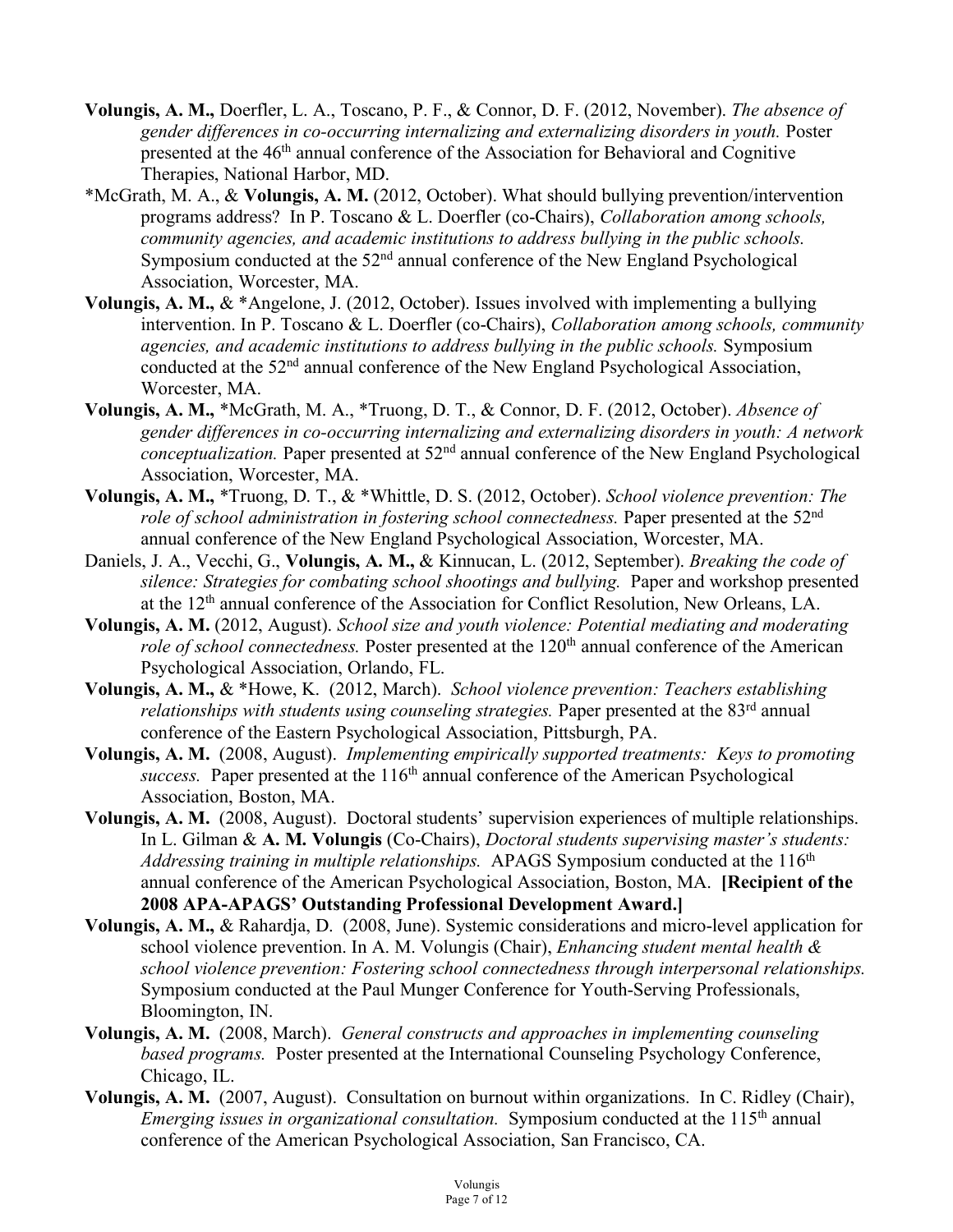- Daniels, J. A., **Volungis, A. M.,** Pshenishny, E., Ghandi, P., & Winkler, A. (2007, August). *A qualitative investigation of averted school rampages: Preliminary findings.* Paper presented at the 115th annual conference of the American Psychological Association, San Francisco, CA.
- **Volungis, A. M.,** & Tai, W.(2007, June). *Best practices through manualized treatments: Debunking myths and how it "really" works.* Workshop conducted at the Best Practices Summer Institute: Population-Based Services, Bloomington, IN.
- **Volungis, A. M.** (2007, March). Transportation of manualized treatments. In, *Can manualized treatments promote the integration of practice and research, art and science?* Symposium conducted at the 20<sup>th</sup> annual American Psychological Association Division 17 Great Lakes Regional Conference, Akron, OH.
- **Volungis, A. M.** (2006, April). Insufficient services and systems. In J. Daniels (Chair), *The impact of school violence on school personnel: Implications for counselors.* Symposium conducted at the 19th annual American Psychological Association Division 17 Great Lakes Regional Conference, West Lafayette, IN.
- Geck, L. C., Doyle, K. A., **Volungis, A. M.,** & DiDio, A. A.(2003, March). *HIV-Related bereavement and repeated disclosure: How do topic and listener support affect disclosure content?* Poster presented at the 74<sup>th</sup> annual conference of the Eastern Psychological Association, Baltimore, MD.
- Geck, L. C., Doyle, K. A., DiDio, A. A., **& Volungis, A. M.** (2002, October). *HIV-Related bereavement disclosure to a supportive listener vs. no listener: Does support matter?* Poster presented at the 42nd annual conference of the New England Psychological Association, Nashua, NH.
- **Volungis, A. M.,** & Geck, L. C. (2002, March). *Optimism and perceived stress in HIV-Positive gay men: The relationship to depression and anxiety.* Poster presented at the 73<sup>rd</sup> annual conference of the Eastern Psychological Association, Boston, MA.
- Geck, L. C., **Volungis, A. M.,** Doyle, K. A., & DiDio, A. (2002, March). *Content and process of HIV-Related bereavement disclosure to a supportive listener.* Poster presented at the 73<sup>rd</sup> annual conference of the Eastern Psychological Association, Boston, MA.
- **Volungis, A. M.,** & Geck, L. C.(2001, April). *Coping strategies and social support in HIV-Positive gay men: The relationship to depression and anxiety.* Psi-Chi poster presented at the 72nd annual conference of the Eastern Psychological Association, Washington, DC.

**============ INVITED TALKS ============**

- **Volungis, A. M.,** Aggott, Z., & Charbonneau, J. (2021, March). In A. M. Volungis (Chair), *Pandemic Coping: Help for Youth and Families.* Invited guest speaker for Saint Anselm College, Manchester, NH.
- Ciuffredo, B., Dahlberg, S., Rudolph, K., & **Volungis A. M.** (2021, January). In P. Finn (Chair), *Pandemic Fatigue Redefined.* Invited guest speaker for Saint Anselm College, Manchester, NH.
- **Volungis, A. M.** (2020, October). *CBT Book Talk: Application of CBT Basics.* Invited guest speaker for mental health graduate class at CUNY Baruch College, New York, NY.
- **Volungis, A. M.** (2018, June). *Trauma and the aftermath: First responders.* Invited guest speaker for Greater Grafton Medical Reserve Corps, Grafton Police Department, Grafton, MA.
- **Volungis, A. M.** (2016, October). *Therapy and technology: Enhancing effectiveness.* Invited guest speaker for Spectrum Health Systems, Inc.'s yearly retreat, Wachusett Mountain, Princeton, MA.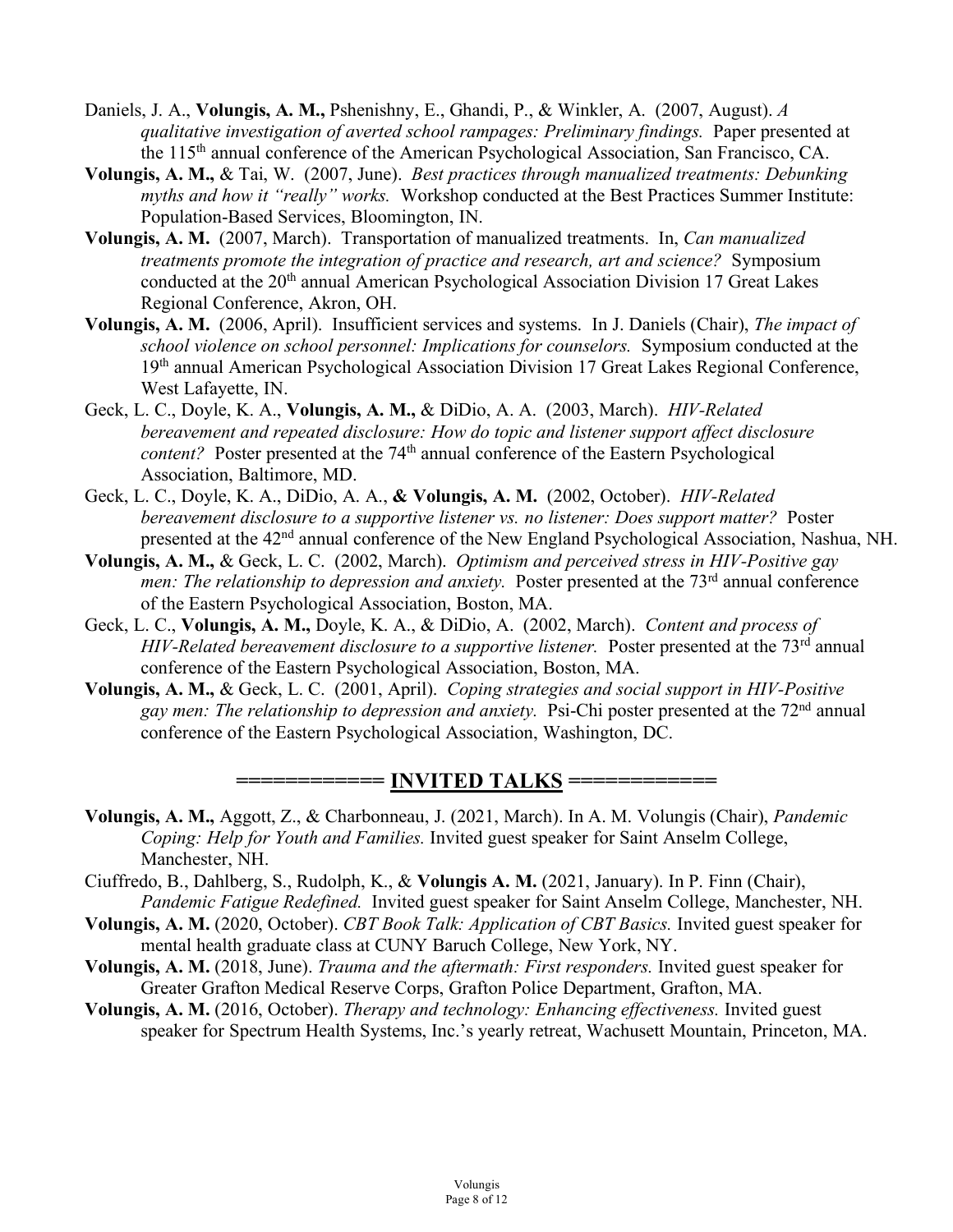| ===== SERVICE TO THE UNIVERSITY ===                                                                             |                                |  |
|-----------------------------------------------------------------------------------------------------------------|--------------------------------|--|
| <b>Human Sexuality Committee</b>                                                                                | Fall 2020 – Present            |  |
| Promotes forums for healthy conversations about sex and sexuality on                                            |                                |  |
| campus                                                                                                          |                                |  |
| <b>Financial Sustainability Committee</b>                                                                       | Fall 2020 – Spring 2021        |  |
| <b>Board of Trustees Committee</b>                                                                              |                                |  |
| Review and analyze internal financial factors as well as external<br>п                                          |                                |  |
| factors that may influence the health and well-being of the University                                          |                                |  |
| <b>New England Commission of Higher Education (NECHE) Committee</b>                                             | Spring $2020 -$ Spring $2021$  |  |
| University's decennial comprehensive re-accreditation in March 2021                                             |                                |  |
| Serve on subcommittee for Standard $6$ – Teaching, Learning,<br>п                                               |                                |  |
| Scholarship (Chair: Paula Fitzpatrick, Ph.D.)                                                                   |                                |  |
| <b>Benefits Committee</b>                                                                                       | Fall 2019 – Spring 2021        |  |
| Committee addresses matters related to employee benefits                                                        |                                |  |
| <b>D'Alzon Faculty Reflection Group</b><br>Collegial discussions with fellow faculty members about the          | Fall 2019 – Spring 2020        |  |
| University's educational Catholic mission, including the Augustinians                                           |                                |  |
| of the Assumption, and their founder, Emmanuel d'Alzon                                                          |                                |  |
| <b>Disabilities Committee</b>                                                                                   | <b>Fall 2019 – Spring 2020</b> |  |
| Committee increases awareness of individuals with disabilities in our<br>п                                      |                                |  |
| campus community, and assists with the removal of environmental                                                 |                                |  |
| and attitudinal barriers in the living, learning, and teaching environment                                      |                                |  |
| <b>Faculty Learning Community Panel Member</b>                                                                  | September 2019                 |  |
| D'Amour Center for Teaching Excellence – Theme: Student stress and                                              |                                |  |
| mental health                                                                                                   |                                |  |
| <b>Athletic Council</b>                                                                                         | <b>Fall 2018 – Spring 2020</b> |  |
| Council discusses issues related to athletics, student-athletes<br>п                                            |                                |  |
| (including mental health), facilities, and other related issues                                                 |                                |  |
| <b>Public Safety</b>                                                                                            | Fall 2018 – Spring 2020        |  |
| Committee addresses issues in maintaining and enhancing student,                                                |                                |  |
| faculty, and staff safety on campus<br><b>School of Graduate and Professional Studies Dean Search Committee</b> |                                |  |
| Member of a faculty and administration team assisting in the interview<br>п                                     | Spring 2019                    |  |
| process for two candidates                                                                                      |                                |  |
| <b>Course Innovation Academy</b>                                                                                | Fall 2018 – Spring 2019        |  |
| Discussed new approaches to teaching and learning with faculty peers<br>ш                                       |                                |  |
| Engaged in faculty peer observation and feedback<br>п                                                           |                                |  |
| Redesigned Psychological Measurement course to emphasize applied<br>٠                                           |                                |  |
| aspect of assessment and enhance student engagement and collaboration                                           |                                |  |
| <b>Faculty Learning Community Panel Member</b>                                                                  | <b>February 2018</b>           |  |
| D'Amour Center for Teaching Excellence - Theme: Publishing a                                                    |                                |  |
| textbook                                                                                                        |                                |  |
| D'Amour Center for Teaching Excellence Advisory Council                                                         | Fall 2017 – Spring 2019        |  |
| Council advises the Director on the mission of the Center, helps to<br>٠                                        |                                |  |
| plan its schedule of activities and events, and helps to define the role                                        |                                |  |
| it plays in supporting the teaching work of all Assumption University                                           |                                |  |
| faculty                                                                                                         |                                |  |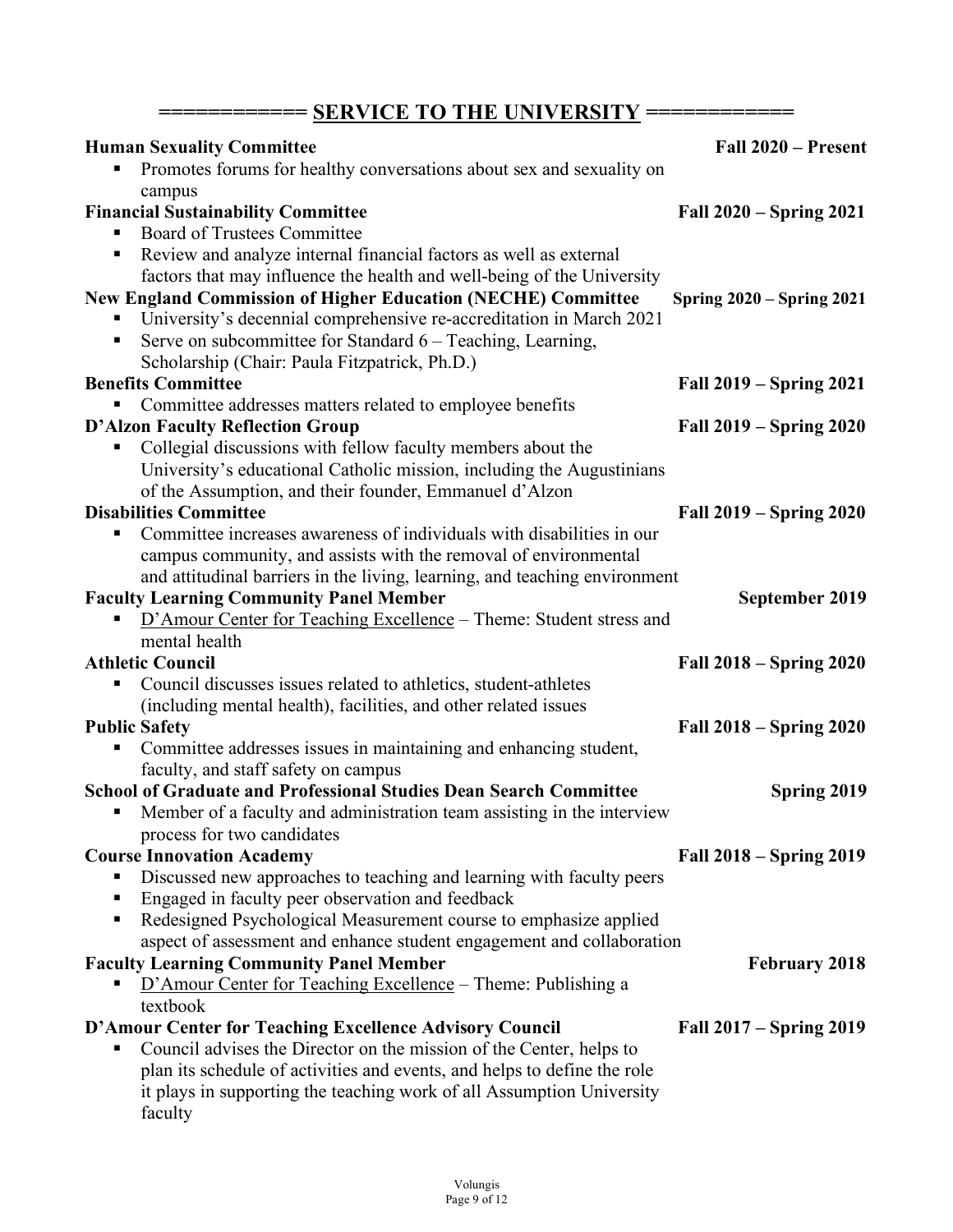| <b>Status and Welfare Committee</b>                                                                                                               | Fall 2017 – Spring 2019        |
|---------------------------------------------------------------------------------------------------------------------------------------------------|--------------------------------|
| Committee acts as the Faculty's agent to the University administration                                                                            |                                |
| regarding matters of salary, benefits, and other conditions of                                                                                    |                                |
| employment as they arise                                                                                                                          |                                |
| <b>Faculty Diversity Committee</b>                                                                                                                | <b>Summer 2017</b>             |
| Committee was charged with describing and analyzing the current state                                                                             |                                |
| of faculty diversity. We offered recommendations to the Provost for                                                                               |                                |
| improvements to increase faculty applications from diverse populations                                                                            |                                |
| and considerations for future hiring practices                                                                                                    |                                |
| <b>Faculty Mentor</b>                                                                                                                             | Fall 2012 – Spring 2017        |
| <i>Interest Circle, Living Learning Center</i> – Inspired by Steven Levitt's                                                                      |                                |
| and Stephen Dubner's "Freakonomics" books this interest circle                                                                                    |                                |
| addressed a variety of questions through a blend of sociological,                                                                                 |                                |
| psychological, and economical concepts                                                                                                            |                                |
| <b>NEPA Planning Committee</b>                                                                                                                    | Fall 2015 - Fall 2016          |
| <i>Assumption University</i> – Assisted in planning to host the annual                                                                            |                                |
| conference of the New England Psychology Association at Assumption                                                                                |                                |
| University for October 2016                                                                                                                       |                                |
| <b>CCRN Response Subcommittee Member</b>                                                                                                          | Fall 2015 – Spring 2016        |
| Coordinated Community Response Network (CCRN) - Faculty                                                                                           |                                |
| Representative – Assist subcommittee on developing techniques and                                                                                 |                                |
| protocol in how to respond to student reporting of campus sexual assault                                                                          |                                |
|                                                                                                                                                   |                                |
| ====== SERVICE TO THE PSYCHOLOGY DEPARTMENT =====<br><b>Coordinator of the Cognitive-Behavioral Therapies Concentration</b>                       | Fall 2015 - Present            |
| Clinical Counseling Psychology Program - Oversee concentration                                                                                    |                                |
| course requirements and advise graduate students on program                                                                                       |                                |
| curriculum and state licensure                                                                                                                    |                                |
| <b>Accreditation Committee</b>                                                                                                                    | <b>Spring 2017 – Fall 2018</b> |
| Clinical Counseling Psychology Program - Assist committee with                                                                                    |                                |
| preparing for program accreditation (Master's in Psychology and                                                                                   |                                |
| Counseling Accreditation Council [MPCAC])                                                                                                         |                                |
| Received Accreditation December, 2018                                                                                                             |                                |
| <b>Representative to the Faculty Senate</b>                                                                                                       | Fall 2016 – Spring 2018        |
| <i>Psychology Department</i> – Attend and participate in faculty senate                                                                           |                                |
| meetings and report back to the department                                                                                                        |                                |
| <b>Faculty Search Committee</b>                                                                                                                   | <b>Spring 2016, 2017</b>       |
| <b>Psychology Department</b> – Assisted committee with selection of candidate                                                                     |                                |
| for tenure-track position in the Psychology Department with an emphasis                                                                           |                                |
| in teaching in the Clinical Counseling Psychology Program                                                                                         |                                |
| <b>Assessment Committee</b>                                                                                                                       | <b>Summer 2016</b>             |
| Clinical Counseling Psychology Program - Assisted committee with<br>п                                                                             |                                |
| assessment procedures and evaluation of graduate courses and overall                                                                              |                                |
| program curriculum                                                                                                                                |                                |
| <b>Curriculum Revision Committee</b><br>п                                                                                                         | Fall 2015 – Fall 2016          |
| <b>Psychology Department</b> – Assisted committee on revising department<br>undergraduate courses and curriculum for psychology majors and minors |                                |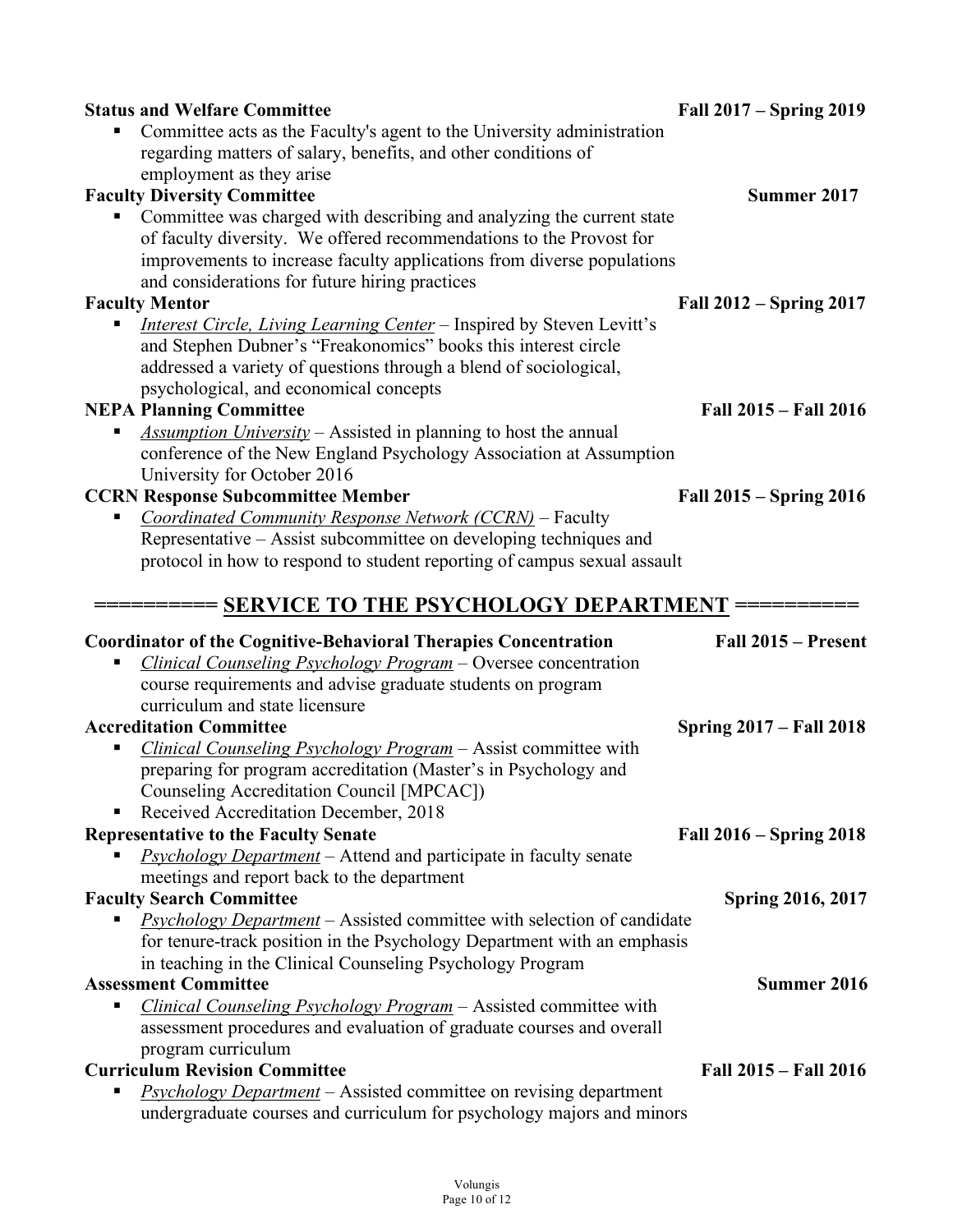## $=$  **SERVICE TO THE PROFESSION**  $=$

## **NEW ENGLAND PSYCHOLOGICAL ASSOCIATION**

#### **President-Elect** Spring 2020 – Present Steering Committee Member (Spring 2020 – Present Steering Committee Member (Spring 2020 – Present  $\blacksquare$ **Steering Committee Member**

Elected by peers; 2-3 meetings a year to conduct NEPA business activities ■ Assisted in planning for Assumption University to host NEPA October 2016

## **AD HOC REVIEWER**

**Sage Open (& Article Editor) June 2018 – Present** North American Journal of Psychology May 2017 – Present **The Counseling Psychologist May 2012 – Present**

## $=$  C<u>LINICAL-COUNSELING</u> =

**Dr. V Counseling (Northborough, MA)** https://www.drvcounseling.com/

## **Adam M. Volungis, PhD, LMHC, LLC**

## **Counseling Psychologist & Licensed Mental Health Counselor <b>April 2021** – Present

• Private practice – provide relationship-based cognitive-behavioral therapy for youth and adults

## **CHILDREN'S FRIEND (Worcester, MA)** http://www.childrensfriend.org

## **Outpatient Fee-For-Service Clinician July 2012 – July 2013**

- Provided outpatient cognitive-behavioral therapy and psychological testing for children, adolescents, and their families
- *Clinical Director: Johanna Sagarin, Ph.D.*

## **YOUTH OPPORTUNITIES UPHELD INC. (Southbridge, MA)** http://www.youinc.org

## **Outpatient Fee-For-Service Clinician July 2011 – June 2012**

- Provided outpatient cognitive-behavioral therapy for children, adolescents, and their families
- § *Program Director: Karen Gemboski, M.S.W., LICSW*
- § *Clinical Director: Gisele Duplessis, M.S.W., LICSW*

## **CASA PACIFICA (Camarillo, CA)** http://www.casapacifica.org

## **Pre-Doctoral Residential Clinical Intern (APA Accredited) August 2009 – August 2010**

- Clinician at a Residential Level-14 cottage(s) for 16 boys and girls aged 11 to 18 with severe mental illness (e.g., trauma, bipolar, major depression), learning disabilities, challenging behaviors (e.g., conduct disorder, antisocial personality traits), and substance abuse
- Primary duties included providing evidenced based individual, family, and group therapy for adolescents and their families: CBT, TF-CBT, Interpersonal, DBT, Collaborative Problem Solving (CPS), Life Space Crisis Intervention (LSCI)
- Completed full battery psychological/cognitive assessments and psychosocial assessments; testing highlights: CBCL, CRS-R, BASC-2, CDI, MASC, WISC-IV, WAIS-IV, WJ-III-Cog/Ach, MMPI-II, MMPI-A, MACI, MCMI-III, NEPSY-2, TOVA
- § *Primary Supervisor: Lori Kaplan, Ph.D. Secondary Supervisor: Michael Marquez, Ph.D. Group Supervisor: Laureen Worden, Ph.D.*